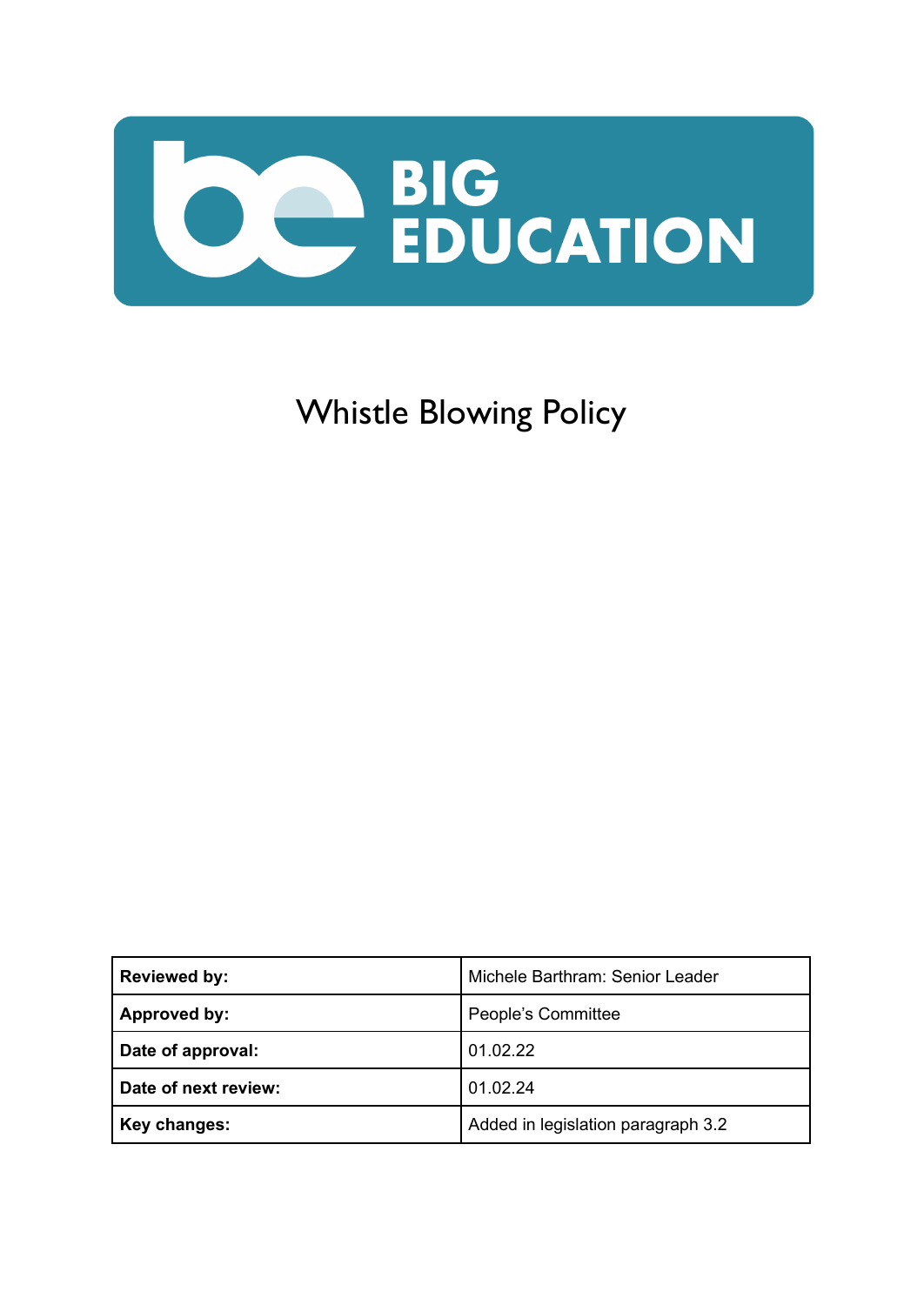# **Whistle Blowing Policy**

## 1. **Purpose**

1.1. To set out the Trust's policy and procedure for dealing with concerns raised by employees which relate to suspected wrongdoing or dangers at work (see paragraph 3). Allegations of child abuse against teachers and other staff and volunteers is be dealt with in accordance with Keeping Children Safe in Education statutory guidance for schools and colleges.

## 2. **Background**

- 2.1. As employees are often the first to realise that there may be something wrong within the school, it is important that they feel able to express their concerns without fear of harassment or victimisation. Otherwise they may find it easier to ignore the concern rather than report it. The Public Interest Disclosure Act 1998 recognises this fact and is designed to protect employees, who make certain disclosures of information in 'the public interest', from detriment and/or dismissal. This policy builds on the provisions of the Act.
- 2.2. The Trust is committed to the highest possible standard of operation, probity and accountability. In line with that commitment, employees, officers, consultants, contractors, volunteers, casual workers and agency workers with serious concerns are encouraged to come forward and voice those concerns. This policy document makes it clear that employees can do so without fear of reprisals; it is intended to encourage and enable employees to raise serious concerns within their school and within the Trust rather than overlooking a problem or alerting anyone external to the Trust.
- 2.3. This policy does not form part of any employee's contract of employment and it may be amended at any time.

## 3. **Aims of the Policy**

3.1. This policy aims to:

- provide avenues for employees to raise concerns internally as a matter of course, and receive feedback on any action taken;
- provide for matters to be dealt with quickly and appropriately; and ensure that concerns are taken seriously and treated consistently and fairly;
- reassure employees that they will be protected from reprisals or victimisation for whistle-blowing where they have a genuine concern;
- allow employees to take the matter further if they are dissatisfied with the School's and then the Trust's response.

## 3.2 Legislation

The requirement to have a clear whistle blowing policy is set out in the Academy Trust [Handbook](https://www.gov.uk/guidance/academy-trust-handbook). This policy has been written in line with the above document, as well as [government](https://www.gov.uk/whistleblowing) guidance on whistle [blowing.](https://www.gov.uk/whistleblowing) We also take into account the Public Interest [Disclosure](https://www.legislation.gov.uk/ukpga/1998/23/contents) Act 1998.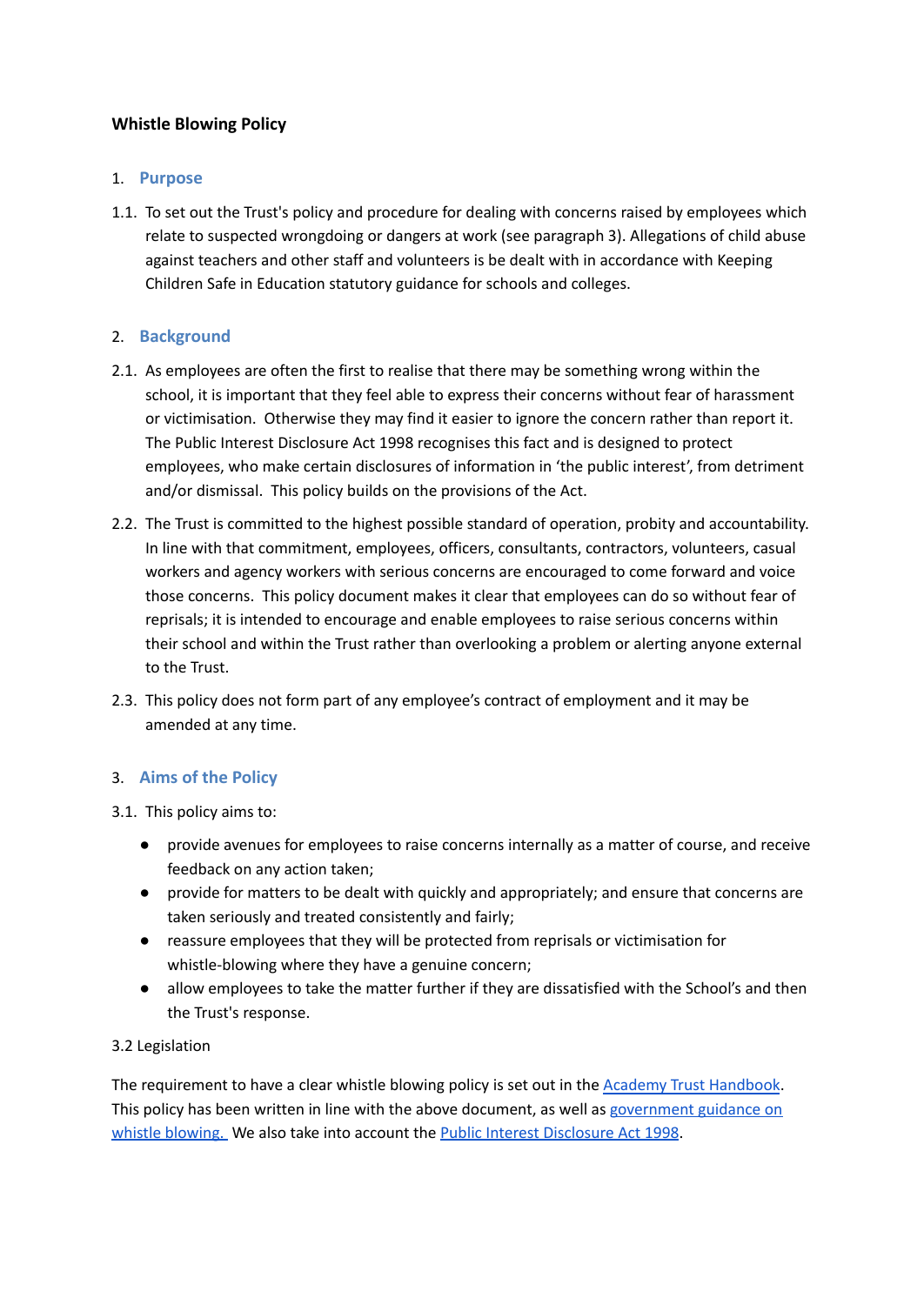- 3.2. 3.3 A **whistleblower** is a person who raises a genuine concern relating to the matters below. If employees have any genuine concerns related to suspected wrongdoing or danger affecting any of our activities (a whistleblowing concern) s/he should report it under this policy. **Whistleblowing** is the disclosure of information which relates to suspected wrongdoing or dangers at work. This may include:
	- (a) criminal activity;
	- (b) miscarriages of justice;
	- (c) danger to health and safety;
	- (d) damage to the environment;
	- (e) failure to comply with any legal or professional obligation or regulatory requirements;
	- (f) bribery;
	- (g) financial fraud or mismanagement;
	- (h) negligence;
	- (i) breach of our internal policies and procedures;
	- (j) conduct likely to damage our reputation;
	- (k) unauthorised disclosure of confidential information;
	- (l) public examination fraud;
	- (m) the deliberate concealment of any of the above matters.

3.3. 3.4Before initiating the procedure employees should consider the following:

- the responsibility for expressing concerns about unacceptable practice or behaviour rests with all employees;
- employees should use line manager or team meetings and other opportunities to raise questions and seek clarification on issues which are of day-to-day concern;
- whilst it can be difficult to raise concerns about the practice or behaviour of a colleague, employees must act to prevent an escalation of the problem and to prevent themselves being potentially implicated.
- 3.4. 3.5This policy should not be used for complaints about an employee's personal circumstances, such as the way s/he has been treated at work. In these cases an employee should use the school's Grievance Procedure (or anti-harassment and bullying policy as appropriate); if the matter relates to salary, the salary review procedures documented in the school's pay policy.

#### 4. **Safeguards**

#### **4.1. Harassment or Victimisation**

4.1.1.The Trust recognises that the decision to report a concern can be a difficult one to make, not least because of the fear of reprisal from those responsible for the malpractice. The Trust will not tolerate harassment or victimisation and will take action to protect employees when they have a genuine concern.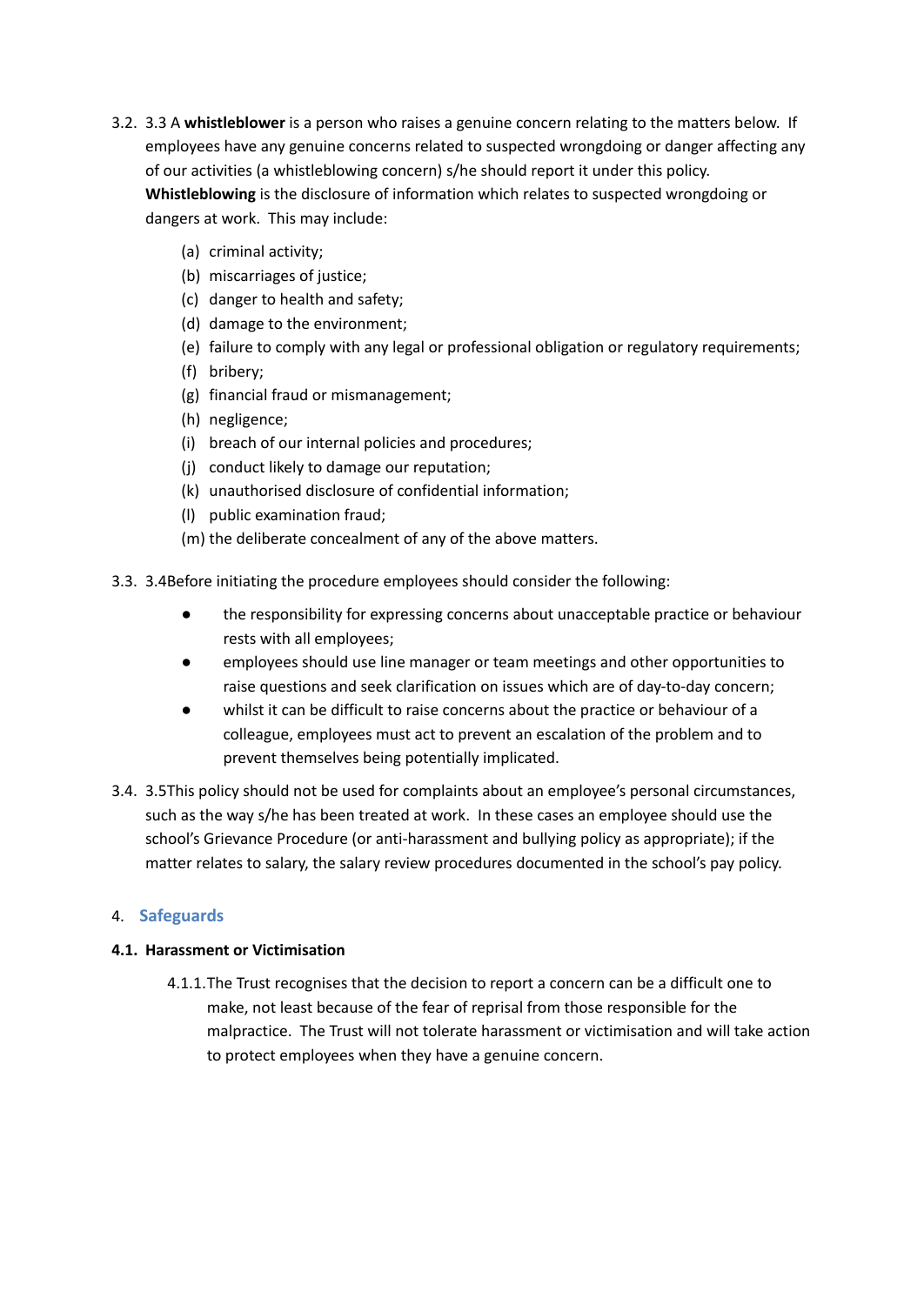4.1.2.This does not mean that if an employee is already the subject of internal procedures such as disciplinary or redundancy, that those procedures will be halted as a result of that employee raising a concern under the whistleblowing policy.

## **4.2. Confidentiality**

- 4.2.1.We hope that staff will feel able to voice whistleblowing concerns openly under this policy. The Trust will make every effort to protect an employee's identity if confidentiality is requested.
- 4.2.2.As indicated above, identity will be protected as far as possible, but should the investigation into the concern require the employee to be named as the source of the information, that this will be discussed with the employee before their name is disclosed.

### **4.3. Anonymous Allegations**

- 4.3.1.Employees are encouraged to put their name to an allegation. Proper investigation may be more difficult or impossible if we cannot obtain further information and it is also more difficult to establish whether allegations are credible. Anonymous allegations will be considered at the discretion of the Trust. In exercising the discretion, the factors to be taken into account would include:
	- the seriousness of the issues raised:
	- the credibility of the concern; and
	- the likelihood of confirming the allegation from attributable sources.

#### **4.4. Untrue Allegations**

4.4.1.If an employee makes an allegation where s/he has a genuine concern, but it is not confirmed by the investigation, no action will be taken against that employee. If, however, we conclude that an employee has made malicious or vexatious allegations, or with a view to personal gain, disciplinary action may be taken against that employee.

#### **4.5. Unfounded Allegations**

4.5.1.Following investigation, allegations may be confirmed as unfounded. This outcome will be notified to the employee who raised the concern, who will be informed that the Trust deems the matter to be concluded and that it should not be raised again unless new evidence becomes available.

#### **4.6. Support to Employees**

4.6.1.It is recognised that raising concerns can be difficult and stressful. Advice and support will be made available, as appropriate, to both the employee(s) raising the concerns and any employee(s) subject to investigation.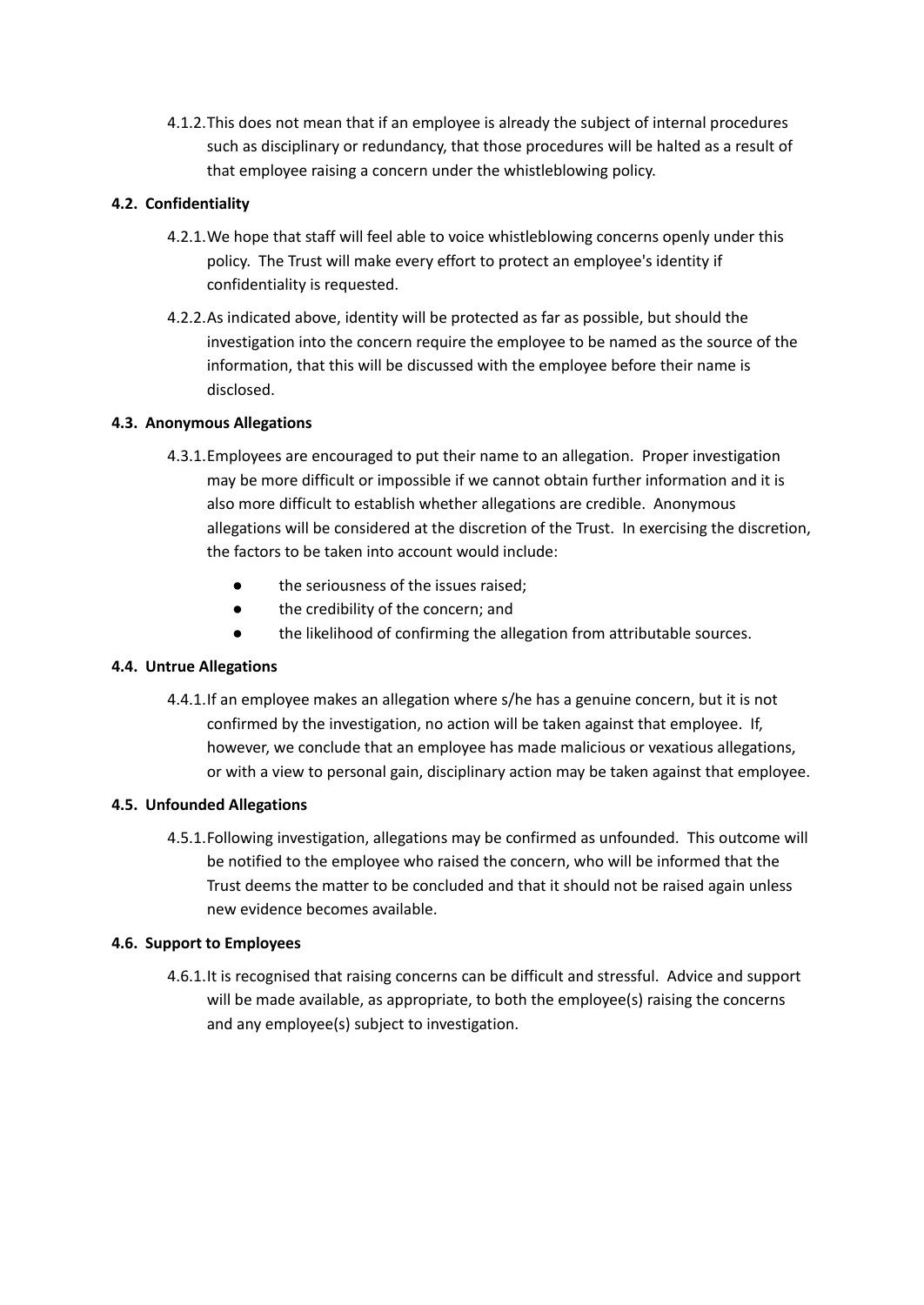#### 5. **How to raise a Concern**

- 5.1. As a first step, an employee should normally raise concerns with their immediate manager or their manager's superior. This depends, however, on the seriousness and sensitivity of the issues and who is involved. For example, if an employee believes that their immediate manager or their manager's superior is involved, s/he should approach the Headteacher or Chair of Governors. In the case of concerns about the actions of the Headteacher or the Chair of Governors the issue should be raised with one of the Co-Chief Executives or the Chair of the Trust Board. An employee (including the Headteacher and members of the leadership team) can by-pass the Chief Executives and the Chair of the Trust Board if s/he feels the overall senior management and Governing Body of the Trust is engaged in an improper course of action. In this case please refer to section 7 below.
- 5.2. Concerns are better raised in writing. The employee should set out the background and history of the concerns, giving names, dates and places where possible, and the reasons why s/he is particularly concerned about the situation. If an employee does not feel able to put the concern in writing, s/he should telephone or meet the appropriate person. It is important that, however the concern is raised, the employee makes it clear that s/he is raising the issue via the whistle-blowing procedure.
- 5.3. The earlier an employee expresses the concern, the easier it is to take action.
- 5.4. Although an employee is not expected to prove the truth of an allegation, s/he will need to demonstrate to the person contacted that there are sufficient grounds for the concern.
- 5.5. In some instances it may be appropriate for an employee to ask the trade union to raise a matter on the employee's behalf.
- 5.6. At each meeting under this policy the employee may bring a colleague or trade union representative. The companion must respect the confidentiality of the disclosure and any subsequent investigation.

## 6. **The Role of Senior Managers**

- 6.1. Senior Manager in this context means the senior management or Chair of Governors of the individual school or the Co-Chief Executives or Chair of the Trust Board at Trust level. A Senior Manager may be informed by an employee about concern(s) and that s/he is "blowing the whistle" within the procedure in person; or in writing or over the phone.
- 6.2. The Senior Manager should respond immediately by arranging to meet with the employee to discuss the concern(s) as soon as possible.

#### **6.3. Stage One:**

- 6.3.1.At the initial meeting the Senior Manager should establish that:
	- there is genuine cause and sufficient grounds for the concern; and
	- the concern has been appropriately raised via the Whistle-blowing Policy.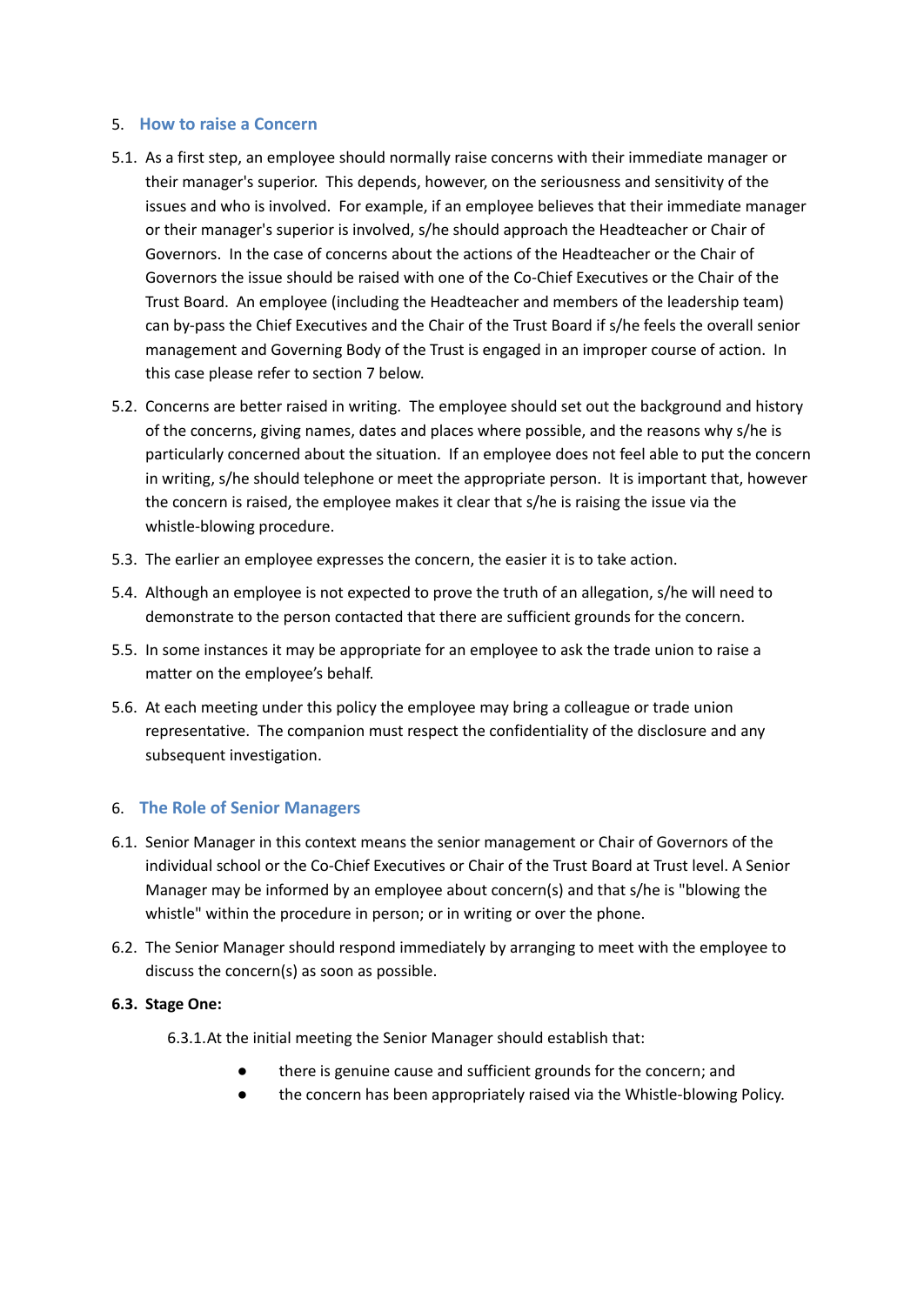- 6.3.2.The Senior Manager should ask the employee to put their concern(s) in writing, if s/he has not already done so. If the employee is unable to do this the senior manager will take down a written summary of his/her concern/s and provide him/her with a copy after the meeting. The Senior Manager should make notes of the discussions with the employee. The employee's letter and/or senior manager's notes should make it clear that the employee is raising the issue via the whistle-blowing procedure and provide:
	- the background and history of the concerns; and
	- names, dates and places (where possible); and
	- the reasons why the employee is particularly concerned about the situation.
- 6.3.3.The employee should be asked to date and sign their letter and/or the notes of any discussion. The Senior Manager should positively encourage the employee to do this, as a concern expressed anonymously is much less powerful and much more difficult to address, especially if the letter/notes become evidence in other proceedings, e.g. an internal disciplinary hearing.
- 6.3.4.The Senior Manager should follow the policy as set out above and in particular explain to the employee:
	- who he/she will need to speak to in order to determine the next steps (e.g. Headteacher, Co-Chief Executive);
	- what steps s/he intends to take to address the concern;
	- how s/he will communicate with the employee during and at the end of the process. It should be noted that the need for confidentiality may prevent the school giving the employee specific details of any necessary investigation or any necessary disciplinary action taken as a result;
	- that the employee will receive a written response within ten working days;
	- that their identity will be protected as far as possible, but should the investigation into the concern require the employee to be named as the source of the information, that this will be discussed with the employee before their name is disclosed;
	- that the Trust will do all that it can to protect the employee from discrimination and/or victimisation;
	- that the matter will be taken seriously and investigated immediately;
	- that if the employee's concern, though raised as a genuine concern, is not confirmed by the investigation, no punitive action will be taken against them;
	- if clear evidence is uncovered during the investigation that s/he has made a malicious or vexatious allegation, disciplinary action may be taken against them; and
	- the investigation may confirm their allegations to be unfounded in which case the Trust will deem the matter to be concluded unless new evidence becomes available.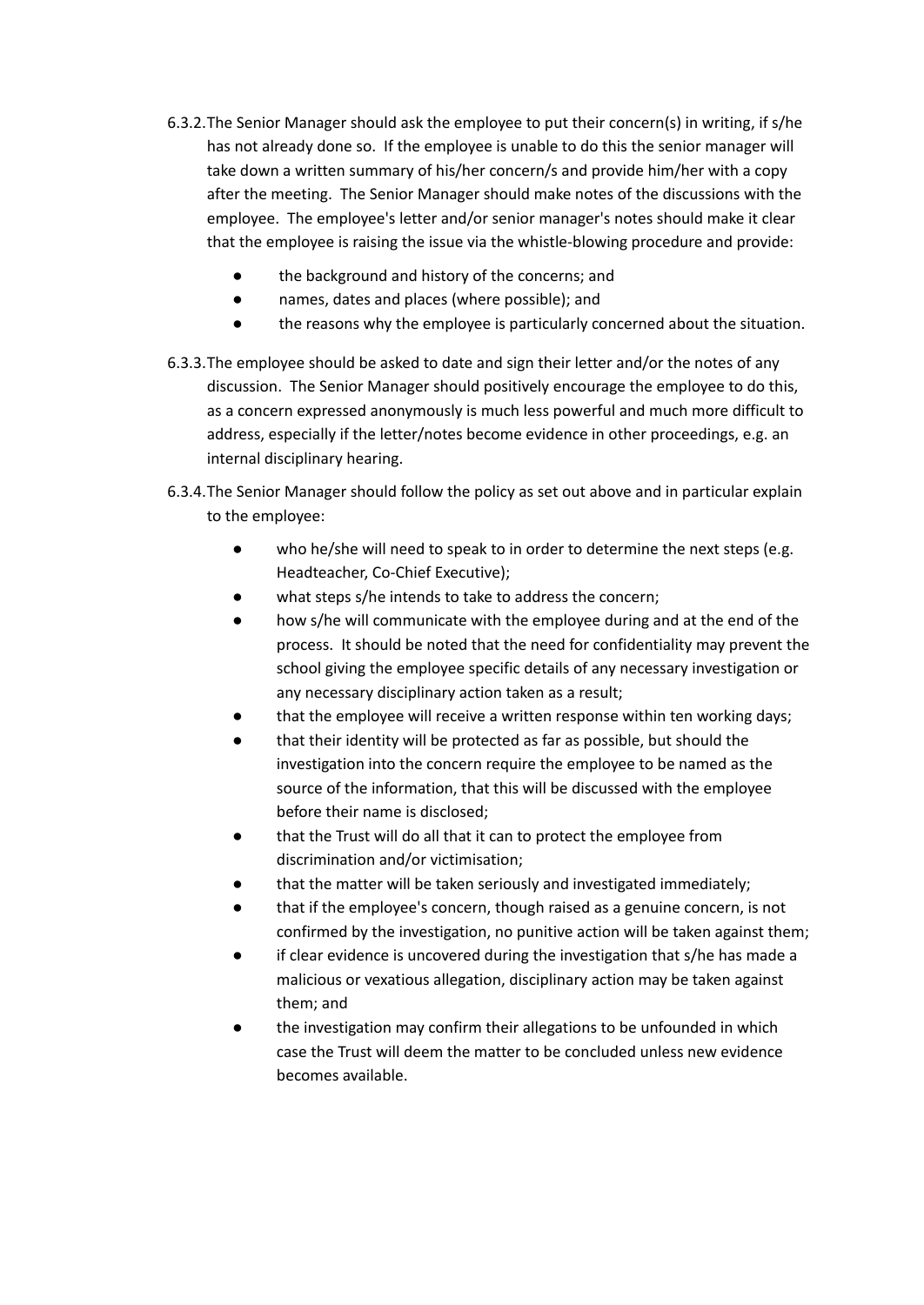#### **6.4. Stage Two:**

- 6.4.1.Following the initial meeting with the employee, the Senior Manager should consult with the Headteacher or Chair of Governors, Co-Chief Executives or Chair of the Trust Board as appropriate to determine whether an investigation needs to take place and, if so, what form it should take. A record should be made of the decisions and/or agreed actions.
- 6.4.2.It may be necessary, with anonymous allegations, to consider whether it is possible to take any further action. When making this decision, Senior Managers should take the following factors into account:
	- the seriousness of the issue(s) raised;
	- the credibility of the concern(s); and
	- the likelihood of confirming the allegation(s) from attributable sources.
- 6.4.3.In some cases, it may be possible to resolve the concern(s) simply, by agreed action or an explanation regarding the concern(s), without the need for further investigation. However, depending on the nature of the concern(s) it may be necessary for the concern(s) to:
	- ∙ be investigated internally;
	- ∙ be referred to the police;
	- ∙ be referred to the external auditor;
	- form the subject of an independent inquiry.
- 6.4.4.Senior Managers should have a working knowledge and understanding of other school policies and procedures, e.g. grievance, disciplinary, harassment, child protection procedures, to ensure that concerns raised by employees are addressed via the appropriate procedure/process. The Co-Chief Executives will arrange support and advice to the Senior Manager if required.

#### **6.5. Stage Three:**

- 6.5.1.Within ten working days of a concern being received, the manager receiving the concern (at paragraph 5.1 above) must write to the employee:
	- ∙ acknowledging that the concern has been received;
	- ∙ indicating how they propose to deal with the matter;
	- ∙ giving an estimate of how long it will take to provide a final response; and/or
	- ∙ telling the employee whether any initial enquiries have been made; and
	- ∙ telling the employee whether further investigations will take place, and if not why not; and/or
	- ∙ letting the employee know when s/he will receive further details if the situation is not yet resolved